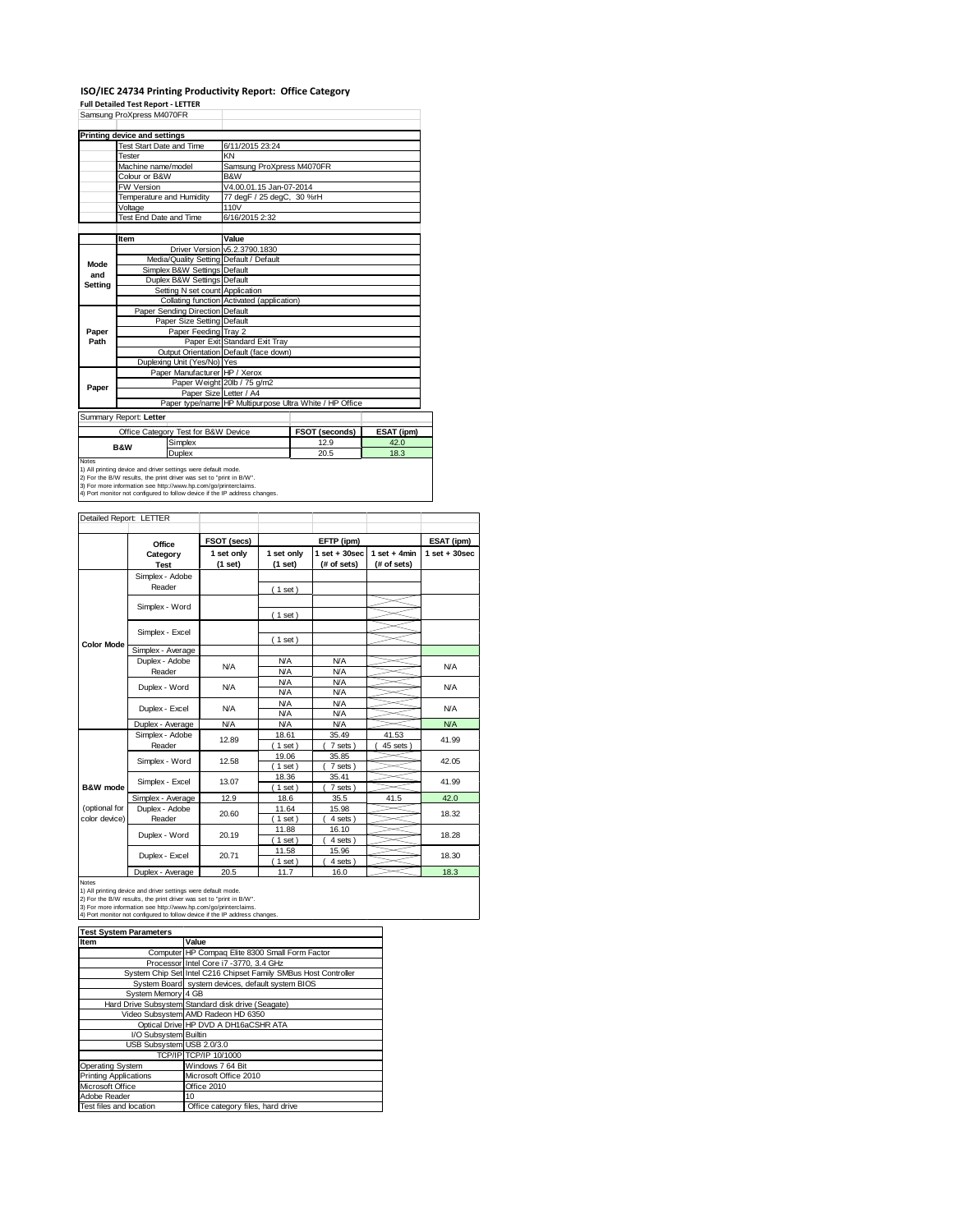## **ISO/IEC 24734 Printing Productivity Report: Office Category Full Detailed Test Report ‐ A4**

|               | Samsung ProXpress M4070FR                                     |                                         |                                                         |                |            |  |
|---------------|---------------------------------------------------------------|-----------------------------------------|---------------------------------------------------------|----------------|------------|--|
|               | <b>Printing device and settings</b>                           |                                         |                                                         |                |            |  |
|               | Test Start Date and Time                                      |                                         | 6/11/2015 23:24                                         |                |            |  |
|               | Tester                                                        |                                         | KN                                                      |                |            |  |
|               | Machine name/model                                            |                                         | Samsung ProXpress M4070FR                               |                |            |  |
|               | Colour or B&W                                                 |                                         | B&W                                                     |                |            |  |
|               | <b>FW Version</b>                                             |                                         | V4.00.01.15 Jan-07-2014                                 |                |            |  |
|               | Temperature and Humidity                                      |                                         | 77 degF / 25 degC, 30 %rH                               |                |            |  |
|               | Voltage                                                       |                                         | 110V                                                    |                |            |  |
|               | Test End Date and Time                                        |                                         | 6/16/2015 2:32                                          |                |            |  |
|               |                                                               |                                         |                                                         |                |            |  |
|               | Item                                                          |                                         | Value                                                   |                |            |  |
|               |                                                               |                                         | Driver Version v5.2.3790.1830                           |                |            |  |
| Mode          |                                                               | Media/Quality Setting Default / Default |                                                         |                |            |  |
| and           |                                                               | Simplex B&W Settings Default            |                                                         |                |            |  |
| Setting       |                                                               | Duplex B&W Settings Default             |                                                         |                |            |  |
|               |                                                               | Setting N set count Application         |                                                         |                |            |  |
|               |                                                               |                                         | Collating function Activated (application)              |                |            |  |
|               |                                                               | Paper Sending Direction Default         |                                                         |                |            |  |
|               |                                                               | Paper Size Setting Default              |                                                         |                |            |  |
| Paper<br>Path |                                                               | Paper Feeding Tray 2                    | Paper Exit Standard Exit Tray                           |                |            |  |
|               |                                                               |                                         | Output Orientation Default (face down)                  |                |            |  |
|               |                                                               | Duplexing Unit (Yes/No) Yes             |                                                         |                |            |  |
|               |                                                               | Paper Manufacturer HP / Xerox           |                                                         |                |            |  |
|               |                                                               |                                         | Paper Weight 20lb / 75 g/m2                             |                |            |  |
| Paper         |                                                               | Paper Size Letter / A4                  |                                                         |                |            |  |
|               |                                                               |                                         | Paper type/name HP Multipurpose Ultra White / HP Office |                |            |  |
|               | Summary Report: A4                                            |                                         |                                                         |                |            |  |
|               |                                                               |                                         |                                                         |                |            |  |
|               |                                                               | Office Category Test for B&W Device     |                                                         | FSOT (seconds) | ESAT (ipm) |  |
|               | <b>B&amp;W</b>                                                | Simplex                                 |                                                         | 13.3           | 39.6       |  |
| <b>Notes</b>  |                                                               | Duplex                                  |                                                         | 20.9           | 17.8       |  |
|               | 1) All printing device and driver settings were default mode. |                                         |                                                         |                |            |  |

1) All printing device and driver settings were default mode.<br>2) For the B/W results, the print driver was set to "print in B/W".<br>3) For more information see http://www.hp.com/go/printerclaims.<br>4) Port monitor not configur

Detailed Report: A4

|                                | Office                    | FSOT (secs)           |                          | EFTP (ipm)                       |                                | ESAT (ipm)        |
|--------------------------------|---------------------------|-----------------------|--------------------------|----------------------------------|--------------------------------|-------------------|
|                                | Category<br><b>Test</b>   | 1 set only<br>(1 set) | 1 set only<br>(1 set)    | $1$ set $+30$ sec<br>(# of sets) | $1 set + 4 min$<br>(# of sets) | $1$ set $+30$ sec |
|                                | Simplex - Adobe<br>Reader |                       | (1 set)                  |                                  |                                |                   |
|                                | Simplex - Word            |                       | (1 set)                  |                                  |                                |                   |
| Colour                         | Simplex - Excel           |                       | (1 set)                  |                                  |                                |                   |
| Mode                           | Simplex - Average         |                       |                          |                                  |                                |                   |
|                                | Duplex - Adobe<br>Reader  | <b>N/A</b>            | <b>N/A</b><br><b>N/A</b> | <b>N/A</b><br><b>N/A</b>         |                                | <b>N/A</b>        |
|                                | Duplex - Word             | <b>N/A</b>            | <b>N/A</b><br><b>N/A</b> | <b>N/A</b><br><b>N/A</b>         |                                | <b>N/A</b>        |
|                                | Duplex - Excel            | <b>N/A</b>            | <b>N/A</b><br><b>N/A</b> | <b>N/A</b><br><b>N/A</b>         |                                | <b>N/A</b>        |
|                                | Duplex - Average          | <b>N/A</b>            | <b>N/A</b>               | <b>N/A</b>                       |                                | <b>N/A</b>        |
|                                | Simplex - Adobe<br>Reader | 13.26                 | 18.09<br>$1$ set)        | 33.03<br>6 sets)                 | 39.30<br>43 sets               | 39.69             |
|                                | Simplex - Word            | 12.93                 | 18.55<br>$1$ set)        | 33.33<br>6 sets                  |                                | 39.67             |
| B&W mode                       | Simplex - Excel           | 13.43                 | 17.85<br>$1$ set)        | 32.98<br>6 sets)                 |                                | 39.69             |
|                                | Simplex - Average         | 13.3                  | 18.1                     | 33.1                             | 39.3                           | 39.6              |
| (optional for<br>color device) | Duplex - Adobe<br>Reader  | 20.99                 | 11.42<br>$1$ set)        | 15.62<br>4 sets)                 |                                | 17.86             |
|                                | Duplex - Word             | 20.66                 | 11.60<br>$1$ set)        | 15.74<br>4 sets)                 |                                | 17.84             |
|                                | Duplex - Excel            | 21.02                 | 11.40<br>$1$ set)        | 15.62<br>4 sets)                 |                                | 17.82             |
|                                | Duplex - Average          | 20.9                  | 11.4                     | 15.6                             |                                | 17.8              |

Notes<br>1) All printing device and driver settings were default mode.<br>2) For the B/W results, the print driver was set to "print in B/W".<br>3) For more information see http://www.hp.com/go/printerclaims.<br>4) Port monitor not co

| <b>Test System Parameters</b> |                                                                 |  |  |
|-------------------------------|-----------------------------------------------------------------|--|--|
| Item                          | Value                                                           |  |  |
|                               | Computer HP Compaq Elite 8300 Small Form Factor                 |  |  |
|                               | Processor Intel Core i7 -3770, 3.4 GHz                          |  |  |
|                               | System Chip Set Intel C216 Chipset Family SMBus Host Controller |  |  |
|                               | System Board system devices, default system BIOS                |  |  |
| System Memory 4 GB            |                                                                 |  |  |
|                               | Hard Drive Subsystem Standard disk drive (Seagate)              |  |  |
|                               | Video Subsystem AMD Radeon HD 6350                              |  |  |
|                               | Optical Drive HP DVD A DH16aCSHR ATA                            |  |  |
| I/O Subsystem Builtin         |                                                                 |  |  |
| USB Subsystem USB 2.0/3.0     |                                                                 |  |  |
|                               | TCP/IP TCP/IP 10/1000                                           |  |  |
| <b>Operating System</b>       | Windows 7 64 Bit                                                |  |  |
| <b>Printing Applications</b>  | Microsoft Office 2010                                           |  |  |
| Microsoft Office              | Office 2010                                                     |  |  |
| Adobe Reader                  | 10                                                              |  |  |
| Test files and location       | Office category files, hard drive                               |  |  |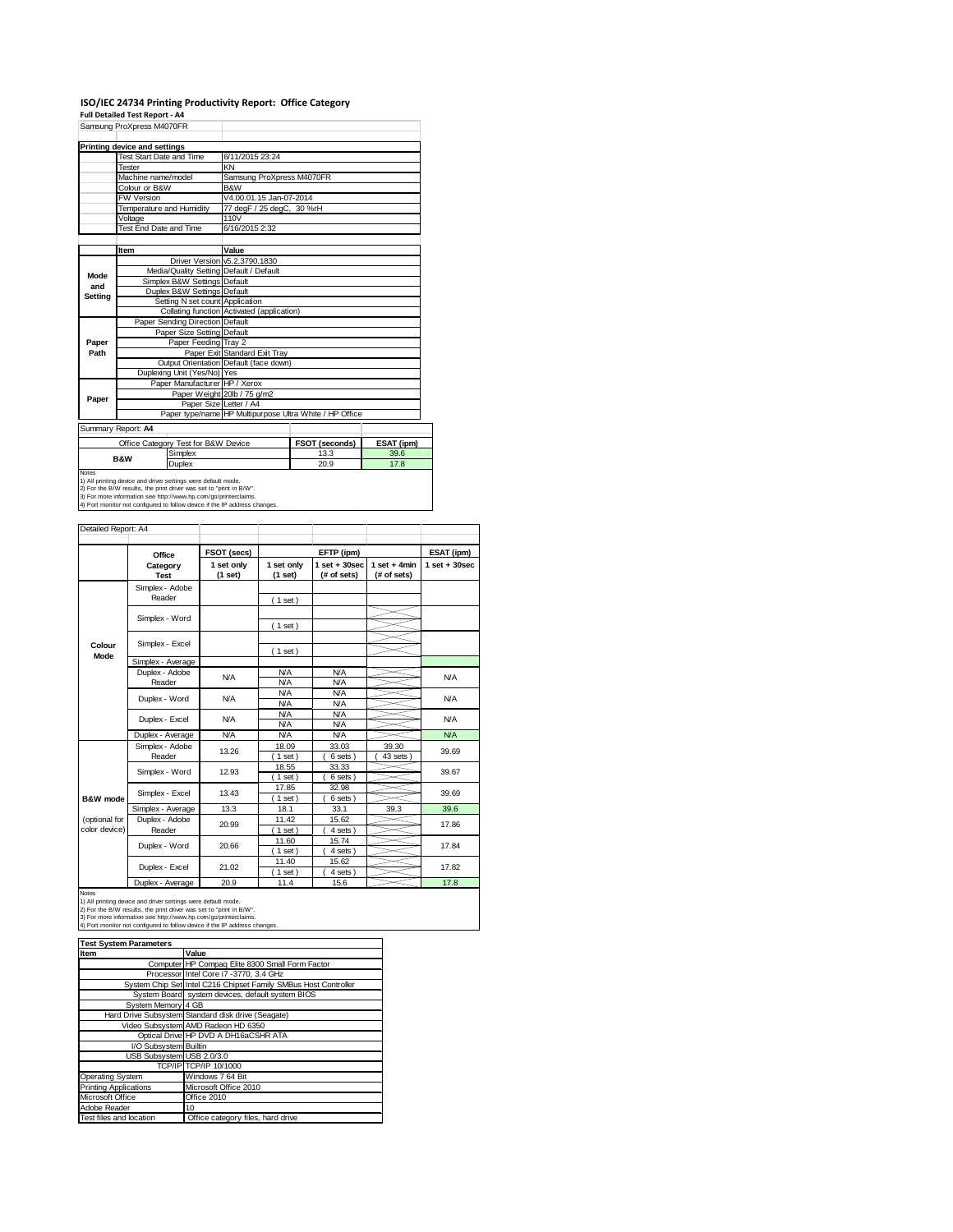## **ISO/IEC 17629 First Print Out Time Report: Office Category Full Detailed Test Report ‐ LETTER**

|            | Samsung ProXpress M4070FR    |                                |
|------------|------------------------------|--------------------------------|
|            | Printing device and settings |                                |
|            | Test Start Date and Time     | 9/18/2014 17:19                |
|            | Tester                       | KN                             |
|            | Machine name/model           | Samsung ProXpress M4070FR      |
|            | Colour or B&W                | B&W                            |
|            | <b>FW Version</b>            | V4.00.01.15 Jan-07-2014        |
|            | Configuration (options)      | Default                        |
|            | Controller                   | V1.00.02                       |
|            | Printing device page count   | Not Specified                  |
|            | Printing supplies page count | Not Specified                  |
|            | Temperature and Humidity     | 76 degF / 25 degC, 44 %rH      |
|            | Voltage                      | 110V                           |
|            | Test End Date and Time       | 6/19/2015 6:32                 |
|            |                              |                                |
|            | Item                         | Value                          |
| Mode       | PDL and driver version       | v5.2.3790.1830                 |
| and        | Print Quality mode           | default                        |
| Setting    | <b>B&amp;W</b> settings      | default                        |
|            | Paper feed orientation       | Short Edge                     |
| Paper      | Paper type setting           | default                        |
|            | Paper feeding                | Standard cassette              |
|            | Paper exit                   | Standard exit tray             |
| Paper Path | Output orientation           | default (face up or face down) |

**ISO First Page Out Time Summary Report: Office Category**

|         | FPOT from Ready (seconds) |
|---------|---------------------------|
| Simplex | 7.84                      |
| Duplex  | 13.45                     |
|         |                           |

Notes<br>1) All printing device and driver settings were default mode.<br>2) For the B/W results, the print driver was set to "print in B/W".<br>3) For more information see http://www.hp.com/go/printerclaims.<br>4) Port monitor not co

| ISO First Page Out Time Report: Office Category |                           |                   |                    |                              |                      |                   |
|-------------------------------------------------|---------------------------|-------------------|--------------------|------------------------------|----------------------|-------------------|
| <b>Detailed Report: LETTER</b>                  |                           |                   |                    |                              |                      |                   |
| $\overline{7}$                                  |                           | Word<br>(seconds) | Excel<br>(seconds) | Adobe<br>Reader<br>(seconds) | Average<br>(seconds) | <b>Delay Time</b> |
|                                                 | FPOT from Ready - Simplex |                   |                    |                              |                      |                   |
|                                                 | FPOT from Ready - Duplex  |                   |                    |                              |                      |                   |
| <b>Color Mode</b>                               | FPOT from Sleep - Simplex |                   |                    |                              |                      |                   |
|                                                 | Recovery Time             |                   |                    |                              |                      |                   |
|                                                 | FPOT from Off - Simplex   |                   |                    |                              |                      |                   |
|                                                 | Warm-up Time              |                   |                    |                              |                      |                   |
|                                                 | FPOT from Ready - Simplex | 7.64              | 7.97               | 7.90                         | 7.84                 | 49 Seconds        |
|                                                 | FPOT from Ready - Duplex  | 13.21             | 13.62              | 13.51                        | 13.45                | 49 Seconds        |
| <b>B&amp;W Mode</b>                             | FPOT from Sleep - Simplex |                   |                    | 15.48                        |                      | 61 Minutes        |
|                                                 | Recovery Time             |                   |                    | 7.6                          |                      |                   |
|                                                 | FPOT from Off - Simplex   |                   |                    | 59.70                        |                      |                   |
|                                                 | Warm-up Time              |                   |                    | 51.80                        |                      |                   |

Notes<br>1) All printing device and driver settings were default mode.<br>2) For the B/W results, the print driver was set to "print in B/W".<br>3) For more information see http://www.hp.com/go/printerclaims.<br>4) Port monitor not co

|                                  | <b>Test System Parameters</b>           |                                                       |
|----------------------------------|-----------------------------------------|-------------------------------------------------------|
|                                  | Item                                    | Value                                                 |
|                                  | Computer                                | HP Compaq Elite 8300 Small Form Factor                |
|                                  | Processor                               | Intel Core i7 -3770, 3.4 GHz                          |
|                                  | System Chip Set                         | Intel C216 Chipset Family SMBus Host Controller       |
|                                  | System Board                            | system devices, default system BIOS                   |
| <b>Test</b>                      | <b>System Memory</b>                    | 4 GB                                                  |
| System                           | Hard Drive Subsystem                    | Standard disk drive (Seagate)                         |
|                                  | Video Subsystem                         | AMD Radeon HD 6350                                    |
|                                  | Optical Drive<br>HP DVD A DH16aCSHR ATA |                                                       |
|                                  | I/O Subsystem                           | <b>Builtin</b>                                        |
|                                  | <b>USB Subsystem</b>                    | USB 2.0/3.0                                           |
| Printina<br>Device<br>Connection | TCP/IP                                  | 10/1000                                               |
|                                  | <b>Operating System</b>                 | Windows 7 Business/Ultimate, 64 bit, Build 7601, SP 1 |
|                                  | <b>Printing Applications</b>            | Microsoft Office 2010 SP2                             |
| <b>Software</b>                  |                                         | Adobe Reader 10.1.4                                   |
|                                  | <b>Print Driver</b>                     | v5.2.3790.1830                                        |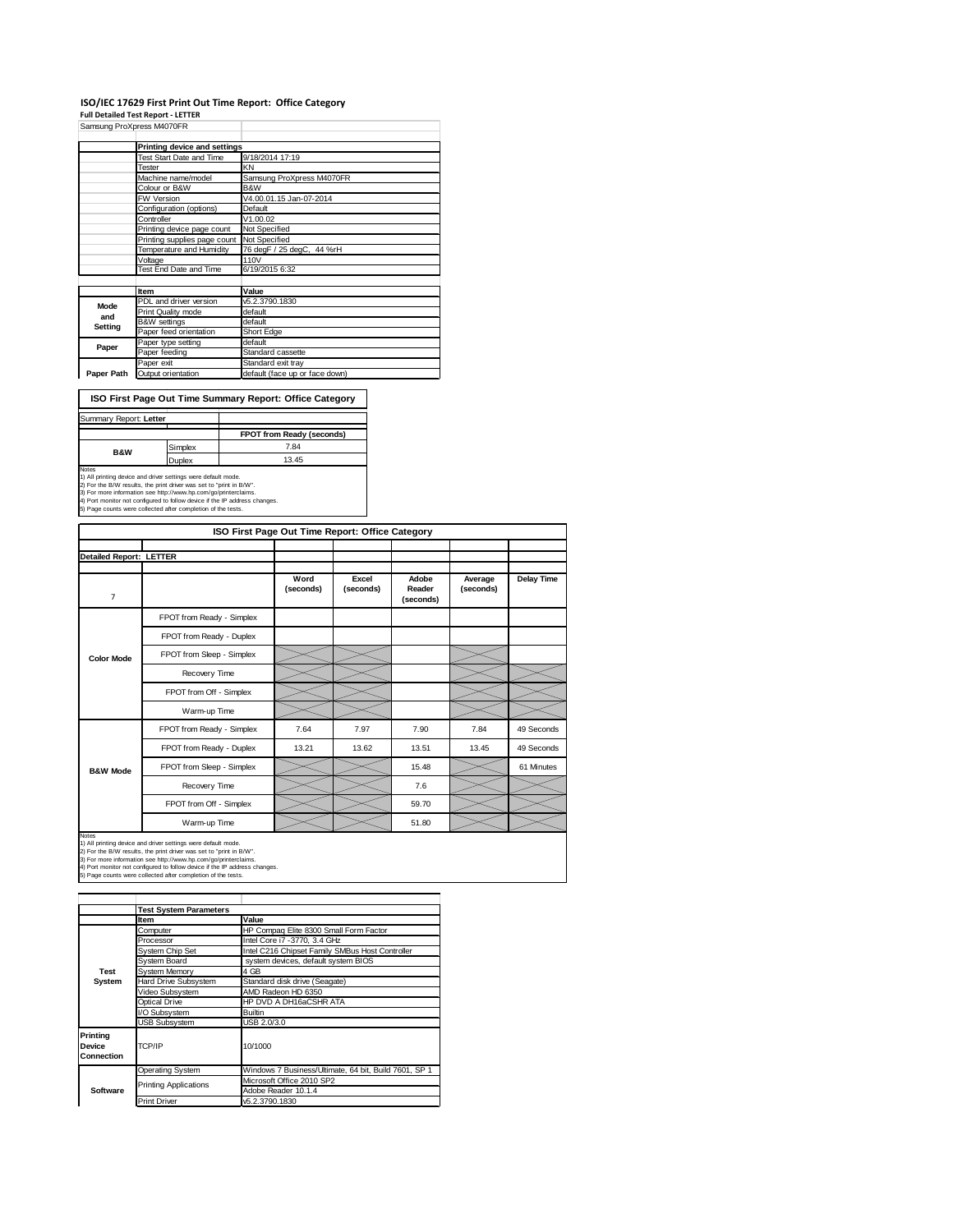### **ISO/IEC 17629 First Print Out Time Report: Office Category**

**Full Detailed Test Report ‐ A4**

|            | Samsung ProXpress M4070FR    |                                |
|------------|------------------------------|--------------------------------|
|            | Printing device and settings |                                |
|            | Test Start Date and Time     | 9/18/2014 17:19                |
|            | Tester                       | KN                             |
|            | Machine name/model           | Samsung ProXpress M4070FR      |
|            | Colour or B&W                | B&W                            |
| 7          | FW Version                   | V4.00.01.15 Jan-07-2014        |
|            | Configuration (options)      | Default                        |
|            | Controller                   | V1.00.02                       |
|            | Printing device page count   | Not Specified                  |
|            | Printing supplies page count | Not Specified                  |
|            | Temperature and Humidity     | 76 degF / 25 degC, 44 %rH      |
|            | Voltage                      | 110V                           |
|            | Test End Date and Time       | 6/19/2015 6:32                 |
|            |                              |                                |
|            | Item                         | Value                          |
| Mode       | PDL and driver version       | v5.2.3790.1830                 |
| and        | Print Quality mode           | default                        |
| Setting    | <b>B&amp;W</b> settings      | default                        |
|            | Paper feed orientation       | Short Edge                     |
| Paper      | Paper type setting           | default                        |
|            | Paper feeding                | Standard cassette              |
|            | Paper exit                   | Standard exit tray             |
| Paper Path | Output orientation           | default (face up or face down) |

**ISO First Page Out Time Summary Report: Office Category**

| Summary Report: A4 |         |                           |
|--------------------|---------|---------------------------|
|                    |         |                           |
|                    |         | FPOT from Ready (seconds) |
| <b>B&amp;W</b>     | Simplex | 7.84                      |
|                    | Duplex  | 13.65                     |
| <b>Notes</b>       |         |                           |

Notes<br>1) All printing device and driver settings were default mode.<br>2) For the B/W results, the print driver was set to "print in B/W".<br>3) For more information see http://www.hp.com/go/printerclaims.<br>4) Port monitor not co

| ISO First Page Out Time Report: Office Category |                           |                   |                    |                              |                      |            |  |
|-------------------------------------------------|---------------------------|-------------------|--------------------|------------------------------|----------------------|------------|--|
| Detailed Report: A4                             |                           |                   |                    |                              |                      |            |  |
|                                                 |                           | Word<br>(seconds) | Excel<br>(seconds) | Adobe<br>Reader<br>(seconds) | Average<br>(seconds) | Delay Time |  |
|                                                 | FPOT from Ready - Simplex |                   |                    |                              |                      |            |  |
|                                                 | FPOT from Ready - Duplex  |                   |                    |                              |                      |            |  |
| <b>Colour Mode</b>                              | FPOT from Sleep - Simplex |                   |                    |                              |                      |            |  |
|                                                 | Recovery Time             |                   |                    |                              |                      |            |  |
|                                                 | FPOT from Off - Simplex   |                   |                    |                              |                      |            |  |
|                                                 | Warm-up Time              |                   |                    |                              |                      |            |  |
|                                                 | FPOT from Ready - Simplex | 7.65              | 7.98               | 7.87                         | 7.84                 | 49 Seconds |  |
|                                                 | FPOT from Ready - Duplex  | 13.47             | 13.75              | 13.71                        | 13.65                | 49 Seconds |  |
| <b>B&amp;W Mode</b>                             | FPOT from Sleep - Simplex |                   |                    | 15.27                        |                      | 61 Minutes |  |
|                                                 | Recovery Time             |                   |                    | 7.4                          |                      |            |  |
|                                                 | FPOT from Off - Simplex   |                   |                    | 65.91                        |                      |            |  |
|                                                 | Warm-up Time              |                   |                    | 58.04                        |                      |            |  |

Notes<br>1) All printing device and driver settings were default mode.<br>2) For the B/W results, the print driver was set to "print in B/W".<br>3) For more information see http://www.hp.com/go/printerclaims.<br>4) Port monitor not co

|                                  | <b>Test System Parameters</b>           |                                                       |  |
|----------------------------------|-----------------------------------------|-------------------------------------------------------|--|
|                                  | Item                                    | Value                                                 |  |
|                                  | Computer                                | HP Compaq Elite 8300 Small Form Factor                |  |
|                                  | Processor                               | Intel Core i7 -3770, 3.4 GHz                          |  |
|                                  | System Chip Set                         | Intel C216 Chipset Family SMBus Host Controller       |  |
|                                  | System Board                            | system devices, default system BIOS                   |  |
| Test                             | <b>System Memory</b>                    | 4 GB                                                  |  |
| System                           | Hard Drive Subsystem                    | Standard disk drive (Seagate)                         |  |
|                                  | Video Subsystem                         | AMD Radeon HD 6350                                    |  |
|                                  | Optical Drive<br>HP DVD A DH16aCSHR ATA |                                                       |  |
|                                  | I/O Subsystem                           | <b>Builtin</b>                                        |  |
|                                  | <b>USB Subsystem</b>                    | USB 2.0/3.0                                           |  |
| Printing<br>Device<br>Connection | TCP/IP                                  | 10/1000                                               |  |
|                                  | <b>Operating System</b>                 | Windows 7 Business/Ultimate, 64 bit, Build 7601, SP 1 |  |
|                                  |                                         | Microsoft Office 2010 SP2                             |  |
| Software                         | <b>Printing Applications</b>            | Adobe Reader 10.1.4                                   |  |
|                                  | <b>Print Driver</b>                     | v5.2.3790.1830                                        |  |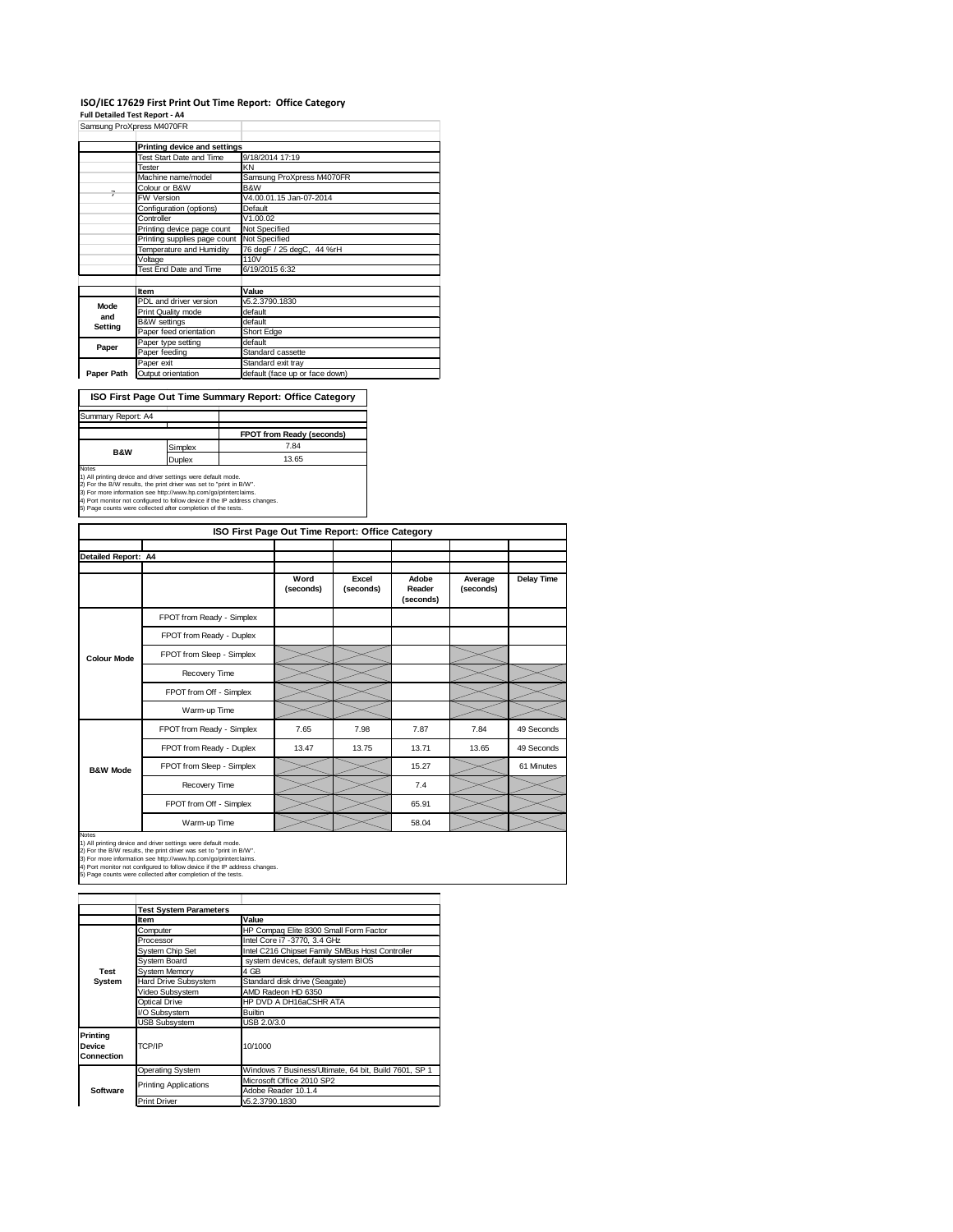# **ISO/IEC 29183 Copy Productivity Report Full Detailed Test Report ‐ LETTER** Samsung ProXpress M4070FR

| Samsung Proxpless M4070FR                                                                                                                   |                                                                      |                                       |                                                                                   |  |  |  |  |  |
|---------------------------------------------------------------------------------------------------------------------------------------------|----------------------------------------------------------------------|---------------------------------------|-----------------------------------------------------------------------------------|--|--|--|--|--|
|                                                                                                                                             |                                                                      |                                       |                                                                                   |  |  |  |  |  |
| <b>Machine Setup Information</b>                                                                                                            |                                                                      |                                       |                                                                                   |  |  |  |  |  |
|                                                                                                                                             |                                                                      |                                       | Test Start Date and Time 9/29/2014 12:58                                          |  |  |  |  |  |
|                                                                                                                                             |                                                                      |                                       | <b>Tester KN</b>                                                                  |  |  |  |  |  |
|                                                                                                                                             |                                                                      |                                       | Machine name/model Samsung ProXpress M4070FR                                      |  |  |  |  |  |
|                                                                                                                                             |                                                                      | Colour or B&W B&W                     |                                                                                   |  |  |  |  |  |
|                                                                                                                                             |                                                                      |                                       | FW Version V4.00.01.15 Jan-07-2014                                                |  |  |  |  |  |
|                                                                                                                                             |                                                                      | Configuration (options) Not Specified |                                                                                   |  |  |  |  |  |
|                                                                                                                                             |                                                                      |                                       | Temperature and Humidity 78 degF / 26 degC, 37 %rH                                |  |  |  |  |  |
|                                                                                                                                             |                                                                      |                                       | Test End Date and Time: 6/23/2015 5:48                                            |  |  |  |  |  |
|                                                                                                                                             |                                                                      |                                       |                                                                                   |  |  |  |  |  |
|                                                                                                                                             | Pre-set Item                                                         |                                       | <b>Pre-set Value</b>                                                              |  |  |  |  |  |
|                                                                                                                                             |                                                                      | Output Resolution Default             |                                                                                   |  |  |  |  |  |
|                                                                                                                                             |                                                                      | Output Quality Default                |                                                                                   |  |  |  |  |  |
| Mode                                                                                                                                        |                                                                      |                                       | Copying Mode Colour for Colour and B&W for B&W                                    |  |  |  |  |  |
|                                                                                                                                             |                                                                      | Auto Density Adjustment Default       |                                                                                   |  |  |  |  |  |
|                                                                                                                                             |                                                                      |                                       | Collating function Set in Control Panel                                           |  |  |  |  |  |
|                                                                                                                                             |                                                                      | Paper Sending Direction Default       |                                                                                   |  |  |  |  |  |
| Paper                                                                                                                                       |                                                                      | Paper Type Setting Default            |                                                                                   |  |  |  |  |  |
|                                                                                                                                             |                                                                      | Paper Feeding Tray 2                  |                                                                                   |  |  |  |  |  |
| Paper                                                                                                                                       |                                                                      | Paper Exit Default                    |                                                                                   |  |  |  |  |  |
| Path                                                                                                                                        |                                                                      |                                       | Face Up Exit Default (face down)                                                  |  |  |  |  |  |
|                                                                                                                                             |                                                                      | Fixing Capability Default             |                                                                                   |  |  |  |  |  |
| Temporary                                                                                                                                   |                                                                      | Image Quality Stability Default       |                                                                                   |  |  |  |  |  |
| Stop                                                                                                                                        |                                                                      | Capacity of Paper Default             |                                                                                   |  |  |  |  |  |
|                                                                                                                                             |                                                                      |                                       | Others None                                                                       |  |  |  |  |  |
|                                                                                                                                             |                                                                      |                                       |                                                                                   |  |  |  |  |  |
|                                                                                                                                             |                                                                      | Paper Manufacturer HP / Xerox         |                                                                                   |  |  |  |  |  |
|                                                                                                                                             |                                                                      |                                       | Paper Weight 20lb / 75 g/m2                                                       |  |  |  |  |  |
| Paper                                                                                                                                       |                                                                      |                                       |                                                                                   |  |  |  |  |  |
|                                                                                                                                             |                                                                      |                                       | Paper Size Letter / A4<br>Paper type/name HP Multipurpose Ultra White / HP Office |  |  |  |  |  |
|                                                                                                                                             |                                                                      |                                       |                                                                                   |  |  |  |  |  |
| Summary Report: Letter                                                                                                                      |                                                                      |                                       |                                                                                   |  |  |  |  |  |
|                                                                                                                                             |                                                                      |                                       |                                                                                   |  |  |  |  |  |
| sFCOT                                                                                                                                       |                                                                      | sESAT (ipm)                           |                                                                                   |  |  |  |  |  |
| <b>B&amp;W</b><br>10.5                                                                                                                      |                                                                      | 37.1                                  |                                                                                   |  |  |  |  |  |
| Notes                                                                                                                                       |                                                                      |                                       |                                                                                   |  |  |  |  |  |
| set<br>of                                                                                                                                   | First Copy Out and Copy Speed measured using ISO/IEC 29183, excludes |                                       |                                                                                   |  |  |  |  |  |
| test<br>documents.<br>For<br>more<br>information<br>first<br>see<br>http://www.hp.com/go/printerclaims. Exact speed varies depending on the |                                                                      |                                       |                                                                                   |  |  |  |  |  |
| system configuration and document.                                                                                                          |                                                                      |                                       |                                                                                   |  |  |  |  |  |
| NOTE: Copy count is limited to 99 by the Control Panel, which prevents the 4<br>minute test from achieving 4 minutes.                       |                                                                      |                                       |                                                                                   |  |  |  |  |  |
|                                                                                                                                             |                                                                      |                                       |                                                                                   |  |  |  |  |  |
|                                                                                                                                             |                                                                      |                                       |                                                                                   |  |  |  |  |  |
| Detailed Report: LETTER                                                                                                                     |                                                                      |                                       |                                                                                   |  |  |  |  |  |

| Detailed Report. LETTER                                                                                                                                                                                                                  |               |              |       |             |                |             |  |
|------------------------------------------------------------------------------------------------------------------------------------------------------------------------------------------------------------------------------------------|---------------|--------------|-------|-------------|----------------|-------------|--|
|                                                                                                                                                                                                                                          |               |              |       |             |                |             |  |
|                                                                                                                                                                                                                                          |               |              |       | sEFTP (ipm) |                |             |  |
|                                                                                                                                                                                                                                          | <b>Target</b> | sFCOT (secs) | 1copy | 1copy+30sec | 1copy+4minutes | sESAT (ipm) |  |
|                                                                                                                                                                                                                                          | Α             | 10.56        | 5.68  | 29.95       | 38.78          | 37.53       |  |
|                                                                                                                                                                                                                                          |               |              |       | 22 sets     | 99 sets        |             |  |
|                                                                                                                                                                                                                                          | В             | 10.33        | 5.80  | 30.41       |                | 37.67       |  |
|                                                                                                                                                                                                                                          |               |              |       | 23 sets     |                |             |  |
| <b>B&amp;W</b>                                                                                                                                                                                                                           | C             | 10.36        | 5.78  | 29.91       |                | 37.46       |  |
|                                                                                                                                                                                                                                          |               |              |       | 22 sets     |                |             |  |
|                                                                                                                                                                                                                                          | D             | 10.36        | 5.78  | 29.43       |                | 36.12       |  |
|                                                                                                                                                                                                                                          |               |              |       | 23 sets     |                |             |  |
|                                                                                                                                                                                                                                          | Average       | 10.5         | 5.7   | 29.9        | 38.7           | 37.1        |  |
| First Copy Out and Copy Speed measured using ISO/IEC 29183, excludes first set of test documents. For more information see<br>http://www.hp.com/go/printerclaims. Exact speed varies depending on the system configuration and document. |               |              |       |             |                |             |  |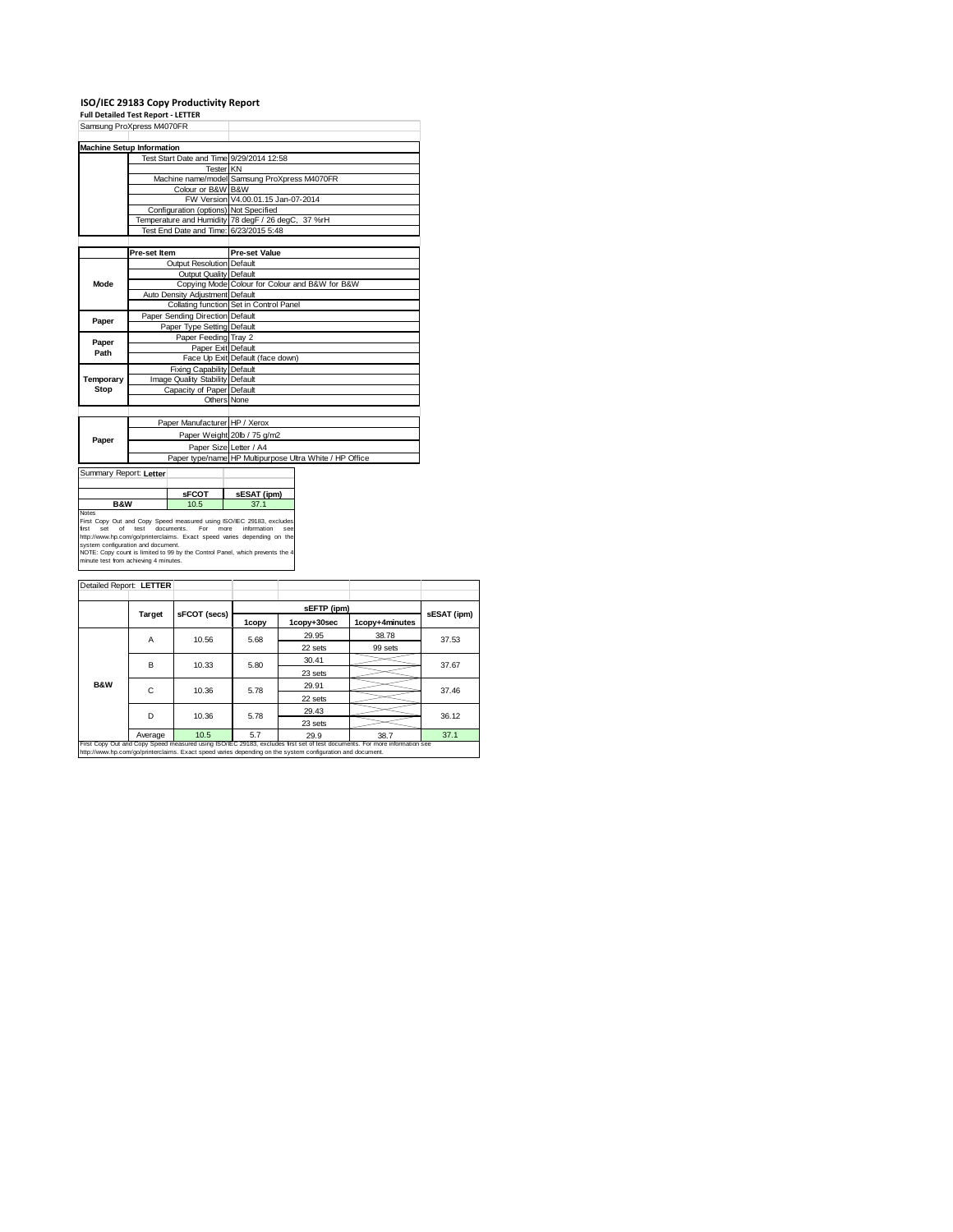## **ISO/IEC 29183 Copy Productivity Report Full Detailed Test Report ‐ A4**

| Samsung ProXpress M4070FR                                                                                     |              |                                       |                                                                      |                                              |  |  |  |  |
|---------------------------------------------------------------------------------------------------------------|--------------|---------------------------------------|----------------------------------------------------------------------|----------------------------------------------|--|--|--|--|
|                                                                                                               |              |                                       |                                                                      |                                              |  |  |  |  |
| <b>Machine Setup Information</b>                                                                              |              |                                       |                                                                      |                                              |  |  |  |  |
|                                                                                                               |              |                                       | Test Start Date and Time 9/29/2014 12:58                             |                                              |  |  |  |  |
|                                                                                                               |              | Tester KN                             |                                                                      |                                              |  |  |  |  |
|                                                                                                               |              |                                       |                                                                      | Machine name/model Samsung ProXpress M4070FR |  |  |  |  |
|                                                                                                               |              | Colour or B&W B&W                     |                                                                      |                                              |  |  |  |  |
|                                                                                                               |              |                                       | FW Version V4.00.01.15 Jan-07-2014                                   |                                              |  |  |  |  |
|                                                                                                               |              | Configuration (options) Not Specified |                                                                      |                                              |  |  |  |  |
|                                                                                                               |              |                                       | Temperature and Humidity 78 degF / 26 degC, 37 %rH                   |                                              |  |  |  |  |
|                                                                                                               |              |                                       | Test End Date and Time: 6/23/2015 5:48                               |                                              |  |  |  |  |
|                                                                                                               |              |                                       |                                                                      |                                              |  |  |  |  |
|                                                                                                               | Pre-set Item |                                       | <b>Pre-set Value</b>                                                 |                                              |  |  |  |  |
|                                                                                                               |              | Output Resolution Default             |                                                                      |                                              |  |  |  |  |
|                                                                                                               |              | Output Quality Default                |                                                                      |                                              |  |  |  |  |
| Mode                                                                                                          |              |                                       | Copying Mode Colour for Colour and B&W for B&W                       |                                              |  |  |  |  |
|                                                                                                               |              | Auto Density Adjustment Default       |                                                                      |                                              |  |  |  |  |
|                                                                                                               |              |                                       | Collating function Set in Control Panel                              |                                              |  |  |  |  |
|                                                                                                               |              | Paper Sending Direction Default       |                                                                      |                                              |  |  |  |  |
| Paper                                                                                                         |              | Paper Type Setting Default            |                                                                      |                                              |  |  |  |  |
|                                                                                                               |              | Paper Feeding Tray 2                  |                                                                      |                                              |  |  |  |  |
| Paper                                                                                                         |              | Paper Exit Default                    |                                                                      |                                              |  |  |  |  |
| Path                                                                                                          |              |                                       | Face Up Exit Default (face down)                                     |                                              |  |  |  |  |
|                                                                                                               |              | Fixing Capability Default             |                                                                      |                                              |  |  |  |  |
| Temporary                                                                                                     |              | Image Quality Stability Default       |                                                                      |                                              |  |  |  |  |
| Stop                                                                                                          |              | Capacity of Paper Default             |                                                                      |                                              |  |  |  |  |
|                                                                                                               |              | Others None                           |                                                                      |                                              |  |  |  |  |
|                                                                                                               |              |                                       |                                                                      |                                              |  |  |  |  |
|                                                                                                               |              |                                       |                                                                      |                                              |  |  |  |  |
|                                                                                                               |              | Paper Manufacturer HP / Xerox         |                                                                      |                                              |  |  |  |  |
| Paper                                                                                                         |              |                                       | Paper Weight 20lb / 75 g/m2                                          |                                              |  |  |  |  |
|                                                                                                               |              |                                       | Paper Size Letter / A4                                               |                                              |  |  |  |  |
|                                                                                                               |              |                                       | Paper type/name HP Multipurpose Ultra White / HP Office              |                                              |  |  |  |  |
| Summary Report: A4                                                                                            |              |                                       |                                                                      |                                              |  |  |  |  |
|                                                                                                               |              |                                       |                                                                      |                                              |  |  |  |  |
| <b>sFCOT</b>                                                                                                  |              | sESAT (ipm)                           |                                                                      |                                              |  |  |  |  |
| <b>B&amp;W</b><br>10.7                                                                                        |              | 34.9                                  |                                                                      |                                              |  |  |  |  |
| Notes                                                                                                         |              |                                       |                                                                      |                                              |  |  |  |  |
|                                                                                                               |              |                                       | First Copy Out and Copy Speed measured using ISO/IEC 29183, excludes |                                              |  |  |  |  |
| Set<br>of<br>first                                                                                            | test         | For<br>documents.                     | more<br>information<br>SAA                                           |                                              |  |  |  |  |
| http://www.hp.com/go/printerclaims. Exact speed varies depending on the<br>system configuration and document. |              |                                       |                                                                      |                                              |  |  |  |  |
| NOTE: Copy count is limited to 99 by the Control Panel, which prevents the 4                                  |              |                                       |                                                                      |                                              |  |  |  |  |
| minute test from achieving 4 minutes.                                                                         |              |                                       |                                                                      |                                              |  |  |  |  |
|                                                                                                               |              |                                       |                                                                      |                                              |  |  |  |  |
| Detailed Report: A4                                                                                           |              |                                       |                                                                      |                                              |  |  |  |  |
|                                                                                                               |              |                                       |                                                                      |                                              |  |  |  |  |

|                | Target  | sFCOT (secs)       | sEFTP (ipm) |             |                                                                                                                            | sESAT (ipm) |       |  |       |
|----------------|---------|--------------------|-------------|-------------|----------------------------------------------------------------------------------------------------------------------------|-------------|-------|--|-------|
|                |         |                    | 1copy       | 1copy+30sec | 1copy+4minutes                                                                                                             |             |       |  |       |
|                | A       |                    | 10.67       | 5.61        | 28.32                                                                                                                      | 36.98       | 35.02 |  |       |
|                |         |                    |             | 22 sets     | 99 sets                                                                                                                    |             |       |  |       |
|                | B       |                    |             |             | 10.78                                                                                                                      | 5.56        | 27.78 |  | 34.62 |
|                |         |                    |             | 21 sets     |                                                                                                                            |             |       |  |       |
| <b>B&amp;W</b> | C       | 10.69              | 5.60        | 28.08       |                                                                                                                            | 34.67       |       |  |       |
|                |         |                    |             | 22 sets     |                                                                                                                            |             |       |  |       |
|                |         |                    |             | 28.77       |                                                                                                                            |             |       |  |       |
|                |         | D<br>5.62<br>10.65 | 23 sets     |             | 35.40                                                                                                                      |             |       |  |       |
|                | Average | 10.7               | 5.5         | 28.2        | 36.9                                                                                                                       | 34.9        |       |  |       |
|                |         |                    |             |             | First Copy Out and Copy Speed measured using ISO/IEC 29183, excludes first set of test documents. For more information see |             |       |  |       |

First Copy Out and Copy Speed measured using ISO/IEC 29183, excludes first set of test documents. For more information see<br>http://www.hp.com/go/printerclaims. Exact speed varies depending on the system configuration and do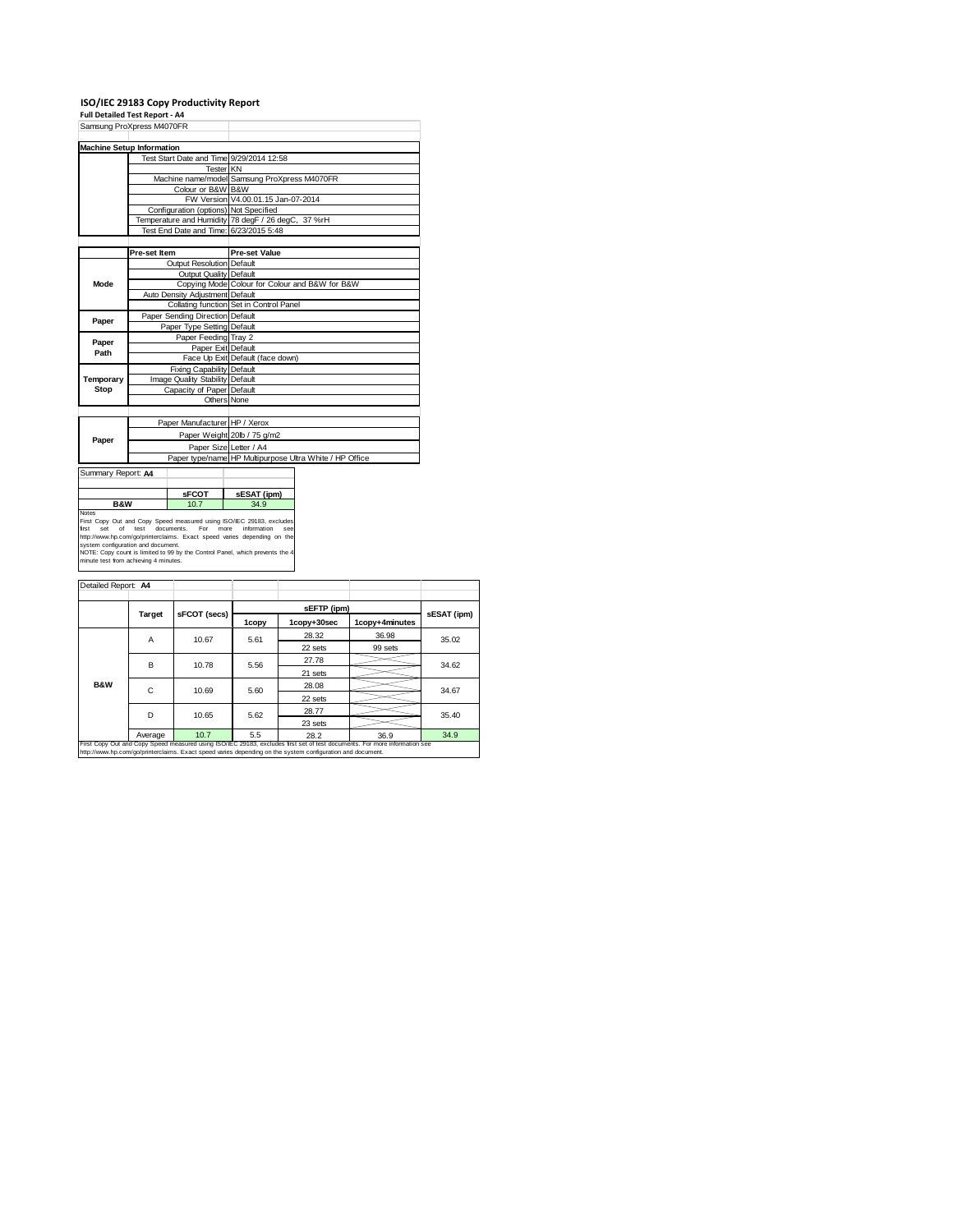## **ISO/IEC 24735 Copy Productivity Report Full Detailed Test Report ‐ LETTER**

| <b>Machine Setup Information</b>         |                                                                 |  |  |  |  |
|------------------------------------------|-----------------------------------------------------------------|--|--|--|--|
| Test Start Date and Time 9/24/2014 18:14 |                                                                 |  |  |  |  |
| Tester KN                                |                                                                 |  |  |  |  |
|                                          | Machine name/model Samsung ProXpress M4070FR                    |  |  |  |  |
| Colour or B&W B&W                        |                                                                 |  |  |  |  |
|                                          | FW Version V4.00.01.15 Jan-07-2014                              |  |  |  |  |
| Configuration (options) Not Specified    |                                                                 |  |  |  |  |
|                                          | Temperature and Humidity 78 degF / 25 degC, 43 %rH              |  |  |  |  |
| Test End Date and Time: 6/16/2015 3:33   |                                                                 |  |  |  |  |
|                                          |                                                                 |  |  |  |  |
| Pre-set Item                             | <b>Pre-set Value</b>                                            |  |  |  |  |
| Output Resolution Default                |                                                                 |  |  |  |  |
| Output Quality Default                   |                                                                 |  |  |  |  |
| Copying Mode Default                     |                                                                 |  |  |  |  |
| Auto Density Adjustment Default          |                                                                 |  |  |  |  |
|                                          | Collating function Activated (if not activated in default mode) |  |  |  |  |
| Paper Sending Direction Default          |                                                                 |  |  |  |  |
| Paper Type Setting Default               |                                                                 |  |  |  |  |
|                                          | Paper Feeding Standard cassette                                 |  |  |  |  |
|                                          | Paper Exit Standard exit tray                                   |  |  |  |  |
| Face Up Exit Default                     |                                                                 |  |  |  |  |
| <b>Fixing Capability Default</b>         |                                                                 |  |  |  |  |
| Image Quality Stability Default          |                                                                 |  |  |  |  |
| Capacity of Paper Default                |                                                                 |  |  |  |  |
|                                          | Others Default                                                  |  |  |  |  |
|                                          |                                                                 |  |  |  |  |
| Paper Manufacturer HP / Xerox            |                                                                 |  |  |  |  |
|                                          | Paper Weight 20lb / 75 g/m2                                     |  |  |  |  |
| Paper Size Letter / A4                   |                                                                 |  |  |  |  |

|                                                                     | ISO/IEC 24735 Copy Productivity Report |             |            |                   |                  |                   |  |
|---------------------------------------------------------------------|----------------------------------------|-------------|------------|-------------------|------------------|-------------------|--|
| Detailed Report: LETTER                                             |                                        |             |            |                   |                  |                   |  |
|                                                                     |                                        | FSOT (secs) |            | EFTP (ipm)        |                  | ESAT (ipm)        |  |
|                                                                     | <b>Copying Mode</b>                    | 1 set only  | 1 set only | $1$ set $+30$ sec | 1 set + $4min$   | $1$ set $+30$ sec |  |
| <b>Color Mode</b>                                                   | 1:1                                    |             | (1 set)    |                   |                  |                   |  |
|                                                                     | 1:2                                    |             | (1 set)    |                   |                  |                   |  |
|                                                                     | 2:2                                    |             | (1 set)    |                   |                  |                   |  |
|                                                                     | 1:1                                    | 17.02       | 14.10      | 32.85<br>7 sets   | 39.76<br>44 sets | 41.87             |  |
| B&W mode                                                            | 1:2                                    | 26.69       | 8.98       | 14.58<br>4 sets   |                  | 18.28             |  |
|                                                                     | 2:2                                    | 32.76       | 7.32       | 13.30<br>4 sets   |                  | 18.20             |  |
| <b>Notes</b><br>Reports located: http://www.hp.com/go/printerclaims |                                        |             |            |                   |                  |                   |  |